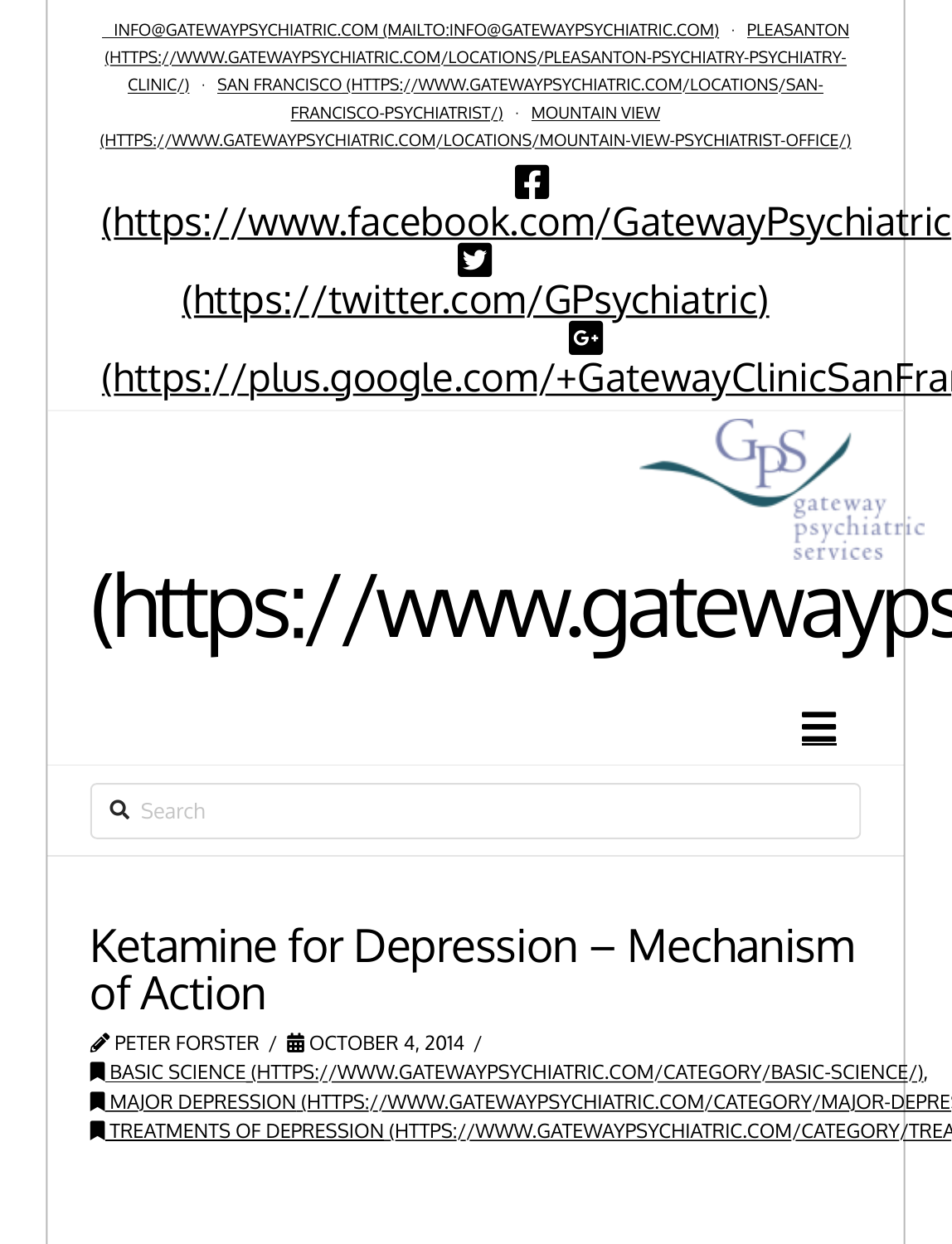Ketamine for Depression: How does it work? We ran across a useful review of the basic science literature in an interview of David Nichols on the Psych Congress Network.

[http://www.psychcongress.com/video/ketamine-quick-guide-receptors-](http://www.psychcongress.com/video/ketamine-quick-guide-receptors-19116)19116 (http://www.psychcongress.com/video/ketamine-quick-guidereceptors-19116)

Although ketamine blocks the NMDA subtype of glutamate receptors (blocks an excitatory neurotransmitter)

(https://www.gatewaypsychiatric.com/wpcontent/uploads/2014/10/Ketamine-for-depression-effect-on-GABAinterneuron-from-Nature.jpg) the net effect seems to be an increase in [excitatory neurotransmission. This image from Nature \(Losing%20inhibition](https://www.gatewaypsychiatric.com/ketamine-depression-mechanism-action/Losing%20inhibition%20with%20ketamine%20Jeremy%20Seamans%20Nature%20Chemical%20Biology%204,%2091%20-%2093%20(2008)%20doi:10.1038/nchembio0208-91) with ketamine Jeremy Seamans Nature Chemical Biology 4, 91 - 93 (2008) doi:10.1038/nchembio0208-91) may help to explain this effect.

In essence, ketamine preferentially blocks the NMDA receptors on inhibitory interneurons (neurons that regulate the activity of the glutamate system). By blocking the inhibitory interneuron activity the net effect is an increase in glutamate activity.

But does the increase in excitatory neurotransmission explain the effects on depression? Probably not. After all, agents that increase glutamate activity usually increase anxiety, and trigger seizures, but haven't generally been shown to reduce depression.

Ketamine also is associated with a rapid increase in brain derived neurotrophic factor (BDNF).

Lisa Monteggia and Ege Kavalali of the University of Texas Southwestern Medical Center conducted a series of experiments looking at ketamine's mechanism of action that were published in Nature on June 15, 2011.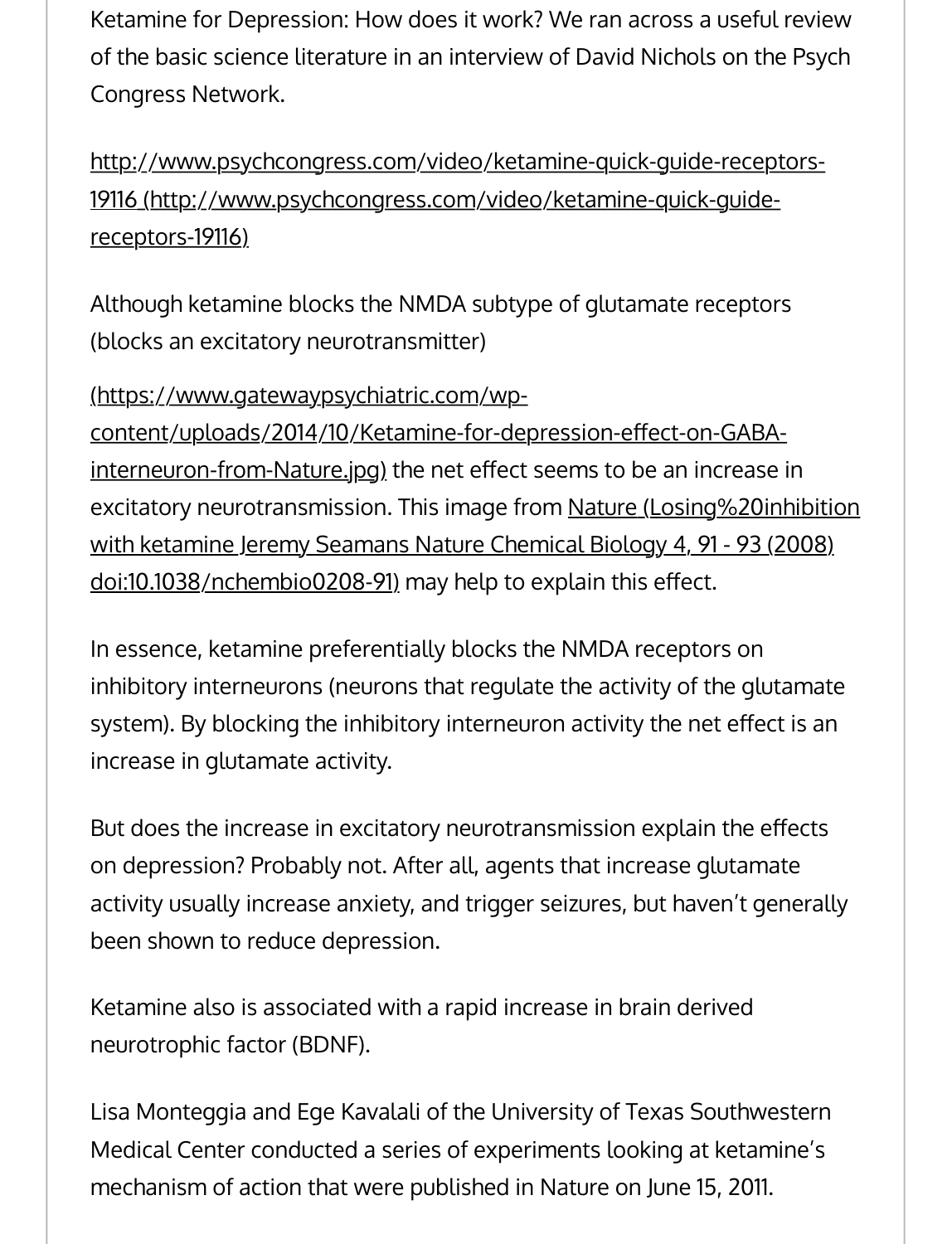Ketamine rapidly increased BDNF.

Mice genetically engineered to lack BDNF did not have an antidepressant response to ketamine.

They discovered that ketamine's blockade of NMDA receptors leads to the activation of a protein called elongation factor 2 (eEF2), which helps to create more BDNF protein.

# (https://www.gatewaypsychiatric.com/wp-

content/uploads/2014/10/Ketamine-for-depression-effects-on-BDNF-and-Elongation-Factor-2.jpg)Elongation factor 2 is an essential regulator of protein synthesis in general, and plays a particularly important role in determining levels of BDNF in the brain.

The way that NMDA activity affects BDNF levels is illustrated in the picture to the right which is derived from an article Lisa Monteggia in Biological Psychiatry (2013).

When they used enzyme inhibitors to manipulate this pathway directly and boost BDNF protein levels, they saw antidepressant-like effects similar to those seen with ketamine.

# Related Content

[Ketamine for Depression Update](https://www.gatewaypsychiatric.com/ketamine-for-depression-update/)

(https://www.gatewaypsychiatric.com/ketamine-for-depression-update/)

Bipolar Depression Neurobiology – 2014 ISBD Update

[\(https://www.gatewaypsychiatric.com/bipolar-depression-neurobiology-](https://www.gatewaypsychiatric.com/bipolar-depression-neurobiology-2014-isbd-update/)2014-isbd-update/)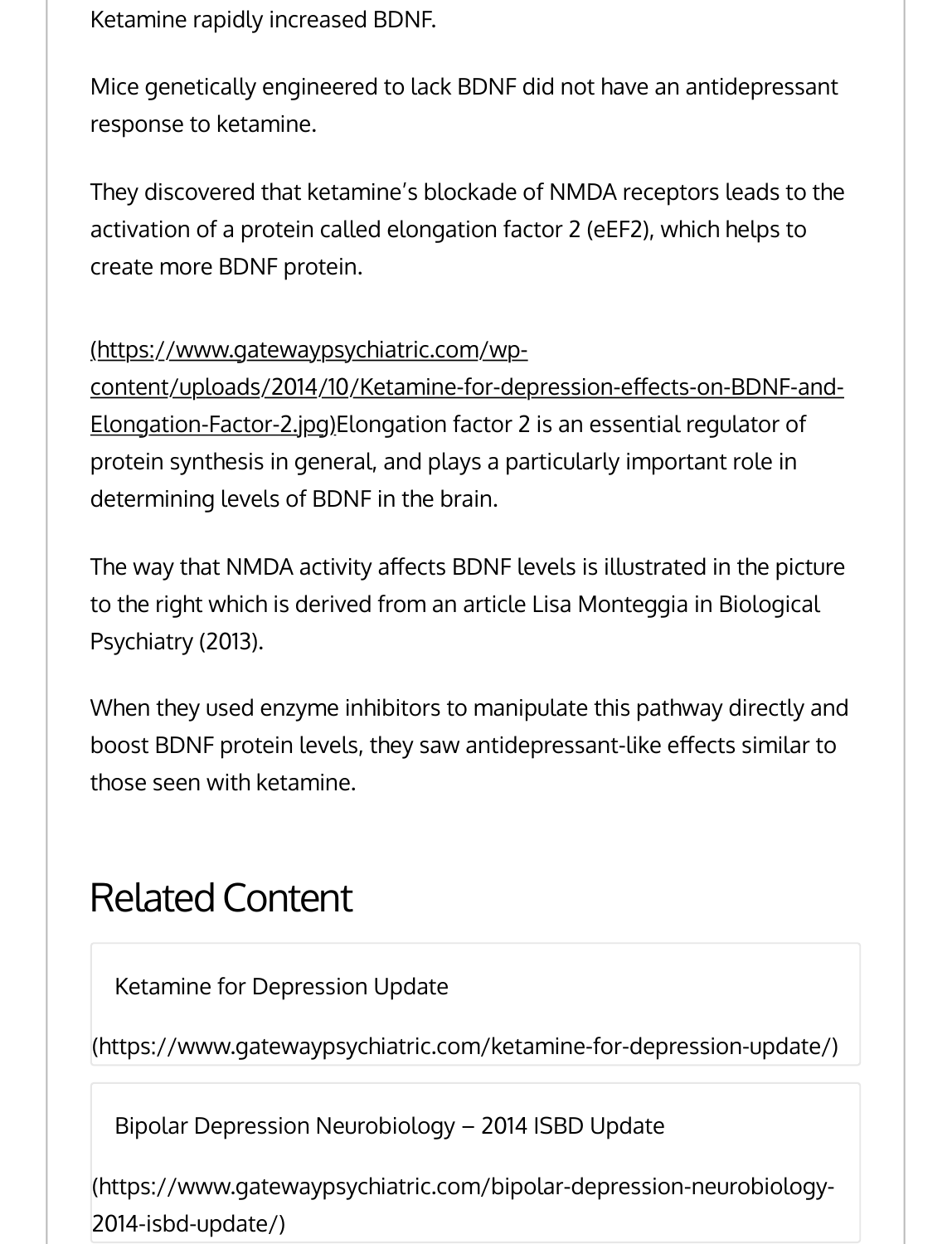# [Ketamine Guidelines](https://www.gatewaypsychiatric.com/ketamine-guidelines/)

# (https://www.gatewaypsychiatric.com/ketamine-guidelines/)

#### **Share this:**

[Facebook \(https://www.gatewaypsychiatric.com/ketamine-depression-](https://www.gatewaypsychiatric.com/ketamine-depression-mechanism-action/?share=facebook&nb=1&nb=1)

mechanism-action/?share=facebook&nb=1&nb=1)

[Twitter \(https://www.gatewaypsychiatric.com/ketamine-depression-mechanism-](https://www.gatewaypsychiatric.com/ketamine-depression-mechanism-action/?share=twitter&nb=1&nb=1)

action/?share=twitter&nb=1&nb=1)

[LinkedIn \(https://www.gatewaypsychiatric.com/ketamine-depression-mechanism-](https://www.gatewaypsychiatric.com/ketamine-depression-mechanism-action/?share=linkedin&nb=1&nb=1)

action/?share=linkedin&nb=1&nb=1)

[Print \(https://www.gatewaypsychiatric.com/ketamine-depression-mechanism-](https://www.gatewaypsychiatric.com/ketamine-depression-mechanism-action/#print)

action/#print)

[Email \(https://www.gatewaypsychiatric.com/ketamine-depression-mechanism-](https://www.gatewaypsychiatric.com/ketamine-depression-mechanism-action/?share=email&nb=1&nb=1)

action/?share=email&nb=1&nb=1)

[Skype \(https://www.gatewaypsychiatric.com/ketamine-depression-mechanism-](https://www.gatewaypsychiatric.com/ketamine-depression-mechanism-action/?share=skype&nb=1&nb=1)

action/?share=skype&nb=1&nb=1)

[Pinterest \(https://www.gatewaypsychiatric.com/ketamine-depression-mechanism-](https://www.gatewaypsychiatric.com/ketamine-depression-mechanism-action/?share=pinterest&nb=1&nb=1)

action/?share=pinterest&nb=1&nb=1)

#### **[Like this:](https://widgets.wp.com/likes/#)**



Be the first to like this.

## **Related**

[Bipolar Depression](https://www.gatewaypsychiatric.com/bipolar-depression-neurobiology-2014-isbd-update/) Neurobiology - 2014 ISBD Update

[Rapastinel for](https://www.gatewaypsychiatric.com/rapastinel-for-depression/) Depression (https://www.gatew… [Beta Catenin and](https://www.gatewaypsychiatric.com/beta-catenin-depression/) Depression (https://www.gatew…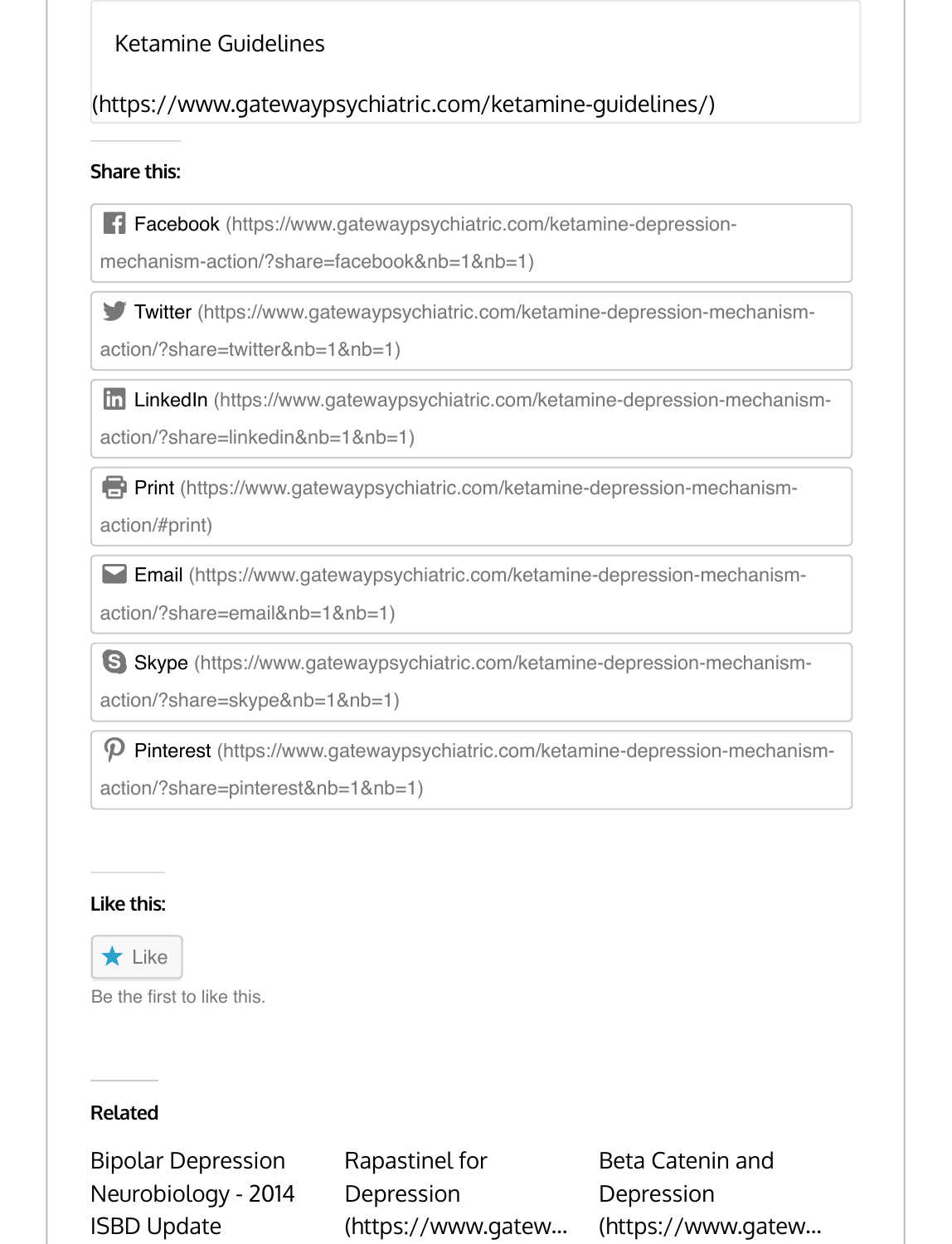[\(https://www.gatew…](https://www.gatewaypsychiatric.com/bipolar-depression-neurobiology-2014-isbd-update/) for-depression/) catenin-depression/) depressionneurobiology-2014 isbd-update/) November 11, 2014

February 10, 2016 November 30, 2014

[GLUTAMATE \(HTTPS://WWW.GATEWAYPSYCHIATRIC.COM/TAG/GLUTAMATE/](https://www.gatewaypsychiatric.com/tag/ketamine/))

[KETAMINE \(HTTPS://WWW.GATEWAYPSYCHIATRIC.COM/TAG/KETAM](https://www.gatewaypsychiatric.com/tag/nmda/)INE/)

[NMDA \(HTTPS://WWW.GATEWAYPSYCHIATRIC.COM/TAG/NMDA/\)](https://www.gatewaypsychiatric.com/tag/treatment/)

[TREATMENT \(HTTPS://WWW.GATEWAYPSYCHIATRIC.COM/TAG/TREATMENT/\)](https://www.gatewaypsychiatric.com/tag/treatment-resistant/)

TREATMENT RESISTANT (HTTPS://WWW.GATEWAYPSYCHIATRIC.COM/TAG/TREATMENT-RESISTANT/)

[TREATMENTS OF DEPRESSION](https://www.gatewaypsychiatric.com/tag/treatments-of-depression-2/) (HTTPS://WWW.GATEWAYPSYCHIATRIC.COM/TAG/TREATMENTS-OF-DEPRESSION-2/)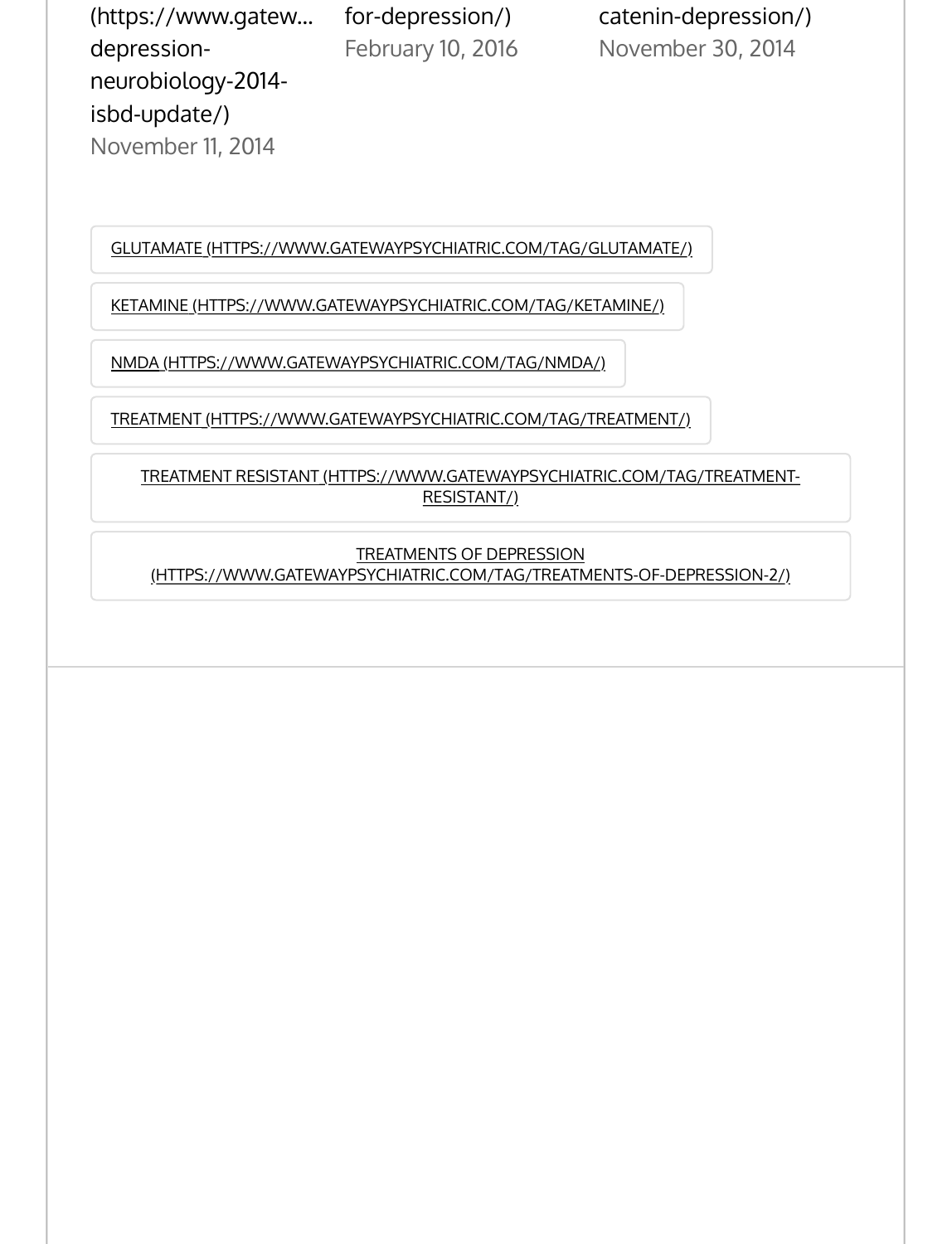| <b>HOME</b>                                             | <b>SERVICES</b>                                             |
|---------------------------------------------------------|-------------------------------------------------------------|
|                                                         | (HTTPS://WWW.GATEWAYPSYCHIATR (HTTPS://WWW.GATEWAYPSYCHIATR |
|                                                         | <b>SERVICES/)</b>                                           |
|                                                         |                                                             |
| <b>CONTACT US</b>                                       |                                                             |
| (HTTPS://WWW.GATEWAYPSYCHIATR MOOD DISORDERS CLINIC     |                                                             |
| US/                                                     | (HTTPS://WWW.GATEWAYPSYCHIATR                               |
|                                                         | DISORDERS-CLINIC/)                                          |
| <b>LOCATIONS</b>                                        |                                                             |
| (HTTPS://WWW.GATEWAYPSYCHIATR PSYCHIATRIC CONSULTATIONS |                                                             |
| $US/$ )                                                 | (HTTPS://WWW.GATEWAYPSYCHIATR                               |
|                                                         | <b>CONSULTATIONS/)</b>                                      |
| SAN FRANCISCO MAIN OFFICE                               |                                                             |
| (HTTPS://WWW.GATEWAYPSYCHIATR FAMILY CONSULTATION       |                                                             |
| <b>FRANCISCO-PSYCHIATRIST/)</b>                         | (HTTPS://WWW.GATEWAYPSYCHIATR                               |
| <b>MOUNTAIN VIEW OFFICE</b>                             | <b>CONSULTATION/)</b>                                       |
| (HTTPS://WWW.GATEWAYPSYCHIATR                           |                                                             |
| VIEW-PSYCHIATRIST-OFFICE/)                              | <b>TELEPSYCHIATRY</b>                                       |
|                                                         | (HTTPS://WWW.GATEWAYPSYCHIATR                               |
| <b>PLEASANTON CLINIC</b>                                | SERVICES/TELEPSYCHIATRY/)                                   |
| (HTTPS://WWW.GATEWAYPSYCHIATR                           |                                                             |
| PSYCHIATRY-PSYCHIATRY-CLINIC/)                          | <b>TMS</b>                                                  |
|                                                         | (HTTPS://WWW.GATEWAYPSYCHIATR                               |
| <b>ABOUT US</b>                                         | SAN-FRANCISCO/)                                             |
| (UTTDC://WAAAN/CATEWAVDCVCUIATD)                        |                                                             |

**COMPAREMATEWAYPSYCHIATR [US/\)](https://www.gatewaypsychiatric.com/blog/)**

**PSYCHOTHERAPY**

**[\(HTTPS://WWW.GATEWAYPSYCHIATR](https://www.gatewaypsychiatric.com/psychotherapy-at-gateway-2/)IC.COM/PSYCHOTHERAPY-AT-GATEWAY-2/)**

# **BLOG**

**(HTTPS://WWW.GATEWAYPSYCHIATRIC.COM/BLOG/)**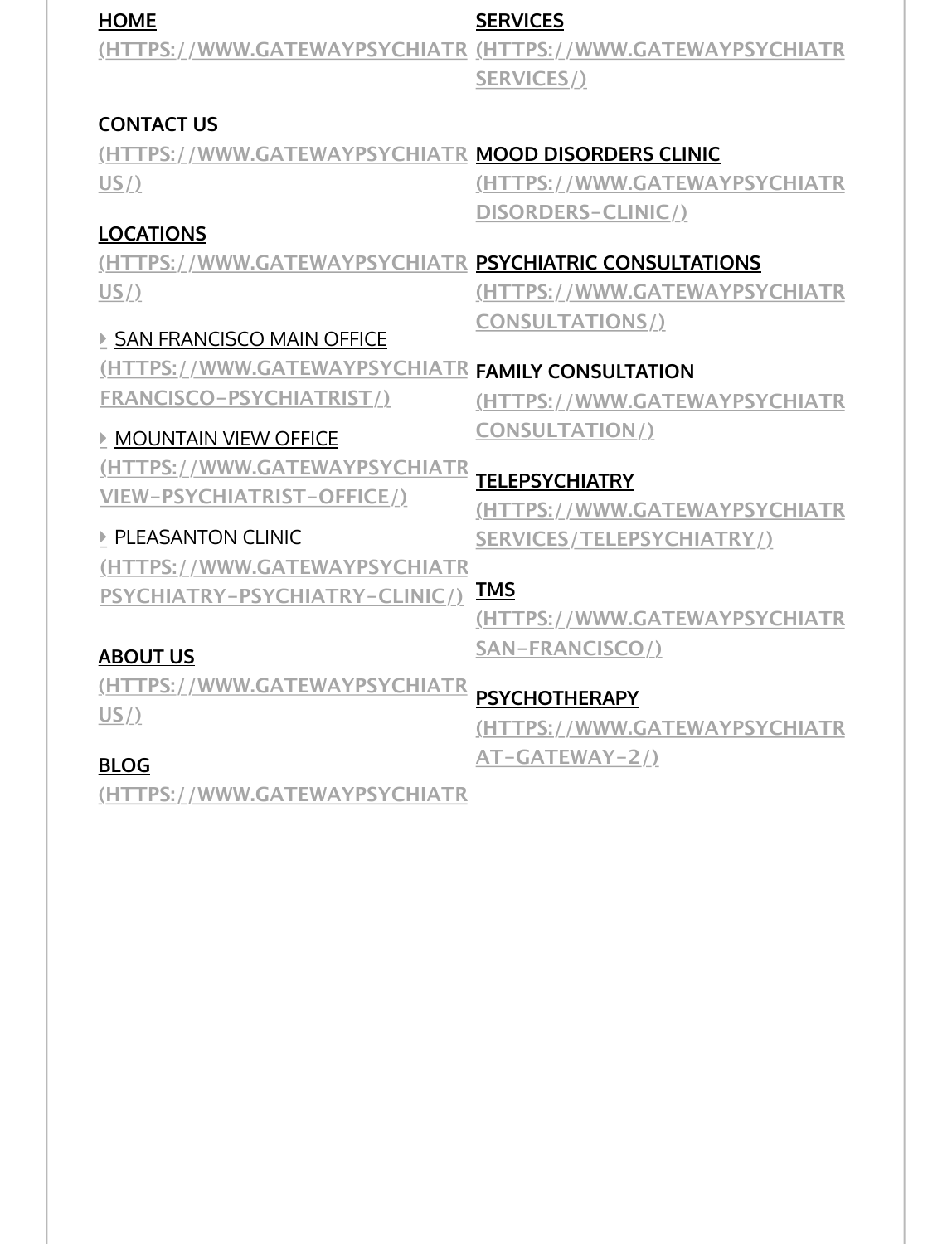### **[CURRENT PATIENTS](https://www.gatewaypsychiatric.com/current-patients-home-page/)**

#### **[POTENTIAL PATIENT](https://www.gatewaypsychiatric.com/getting-started/)**

<u>(HTTPS://WWW.GATEWAYPSYCHIATR\_(HTTPS://WWW.GATEWAYPSYCHIATR</u>\_\_\_\_\_\_\_\_\_\_\_\_\_\_\_\_\_\_\_\_\_ **PATIENTS-HOME-PAGE/) STARTED/)**

## **APPOINTMENTS**

## **NEW PATIENTS**

<u>[\(HTTPS://WWW.GATEWAYPSYCHIATR](https://www.gatewaypsychiatric.com/new-patients/)\_(HTTPS://WWW.GATEWAYPSYCHIATR</u> **2/) PATIENTS/)**

# **[MEDICATION REFILLS AND QUESTIONS](https://www.gatewaypsychiatric.com/medication-refills-and-questions/) GETTING STARTED**

**[REFILLS-AND-QUESTIONS/\)](https://www.gatewaypsychiatric.com/billing-and-financial/)**

<u>[\(HTTPS://WWW.GATEWAYPSYCHIATR](https://www.gatewaypsychiatric.com/getting-started/)\_(HTTPS://WWW.GATEWAYPSYCHIATR\_</u>\_\_\_\_\_\_\_\_\_\_\_\_\_\_\_\_\_\_\_\_ **STARTED/)**

## **BILLING AND FINANCIAL**

## **PAYING FOR CARE**

<u>[\(HTTPS://WWW.GATEWAYPSYCHIATR](https://www.gatewaypsychiatric.com/billing-and-financial-issues/)\_(HTTPS://WWW.GATEWAYPSYCHIATR\_</u>\_\_\_\_\_\_\_\_\_\_\_\_\_\_\_\_\_\_\_\_ **AND-FINANCIAL/) AND-FINANCIAL-ISSUES/)**

#### **[COMMUNICATE WITH YOUR CLINICIAN](https://www.gatewaypsychiatric.com/contact-us-2/)**

**(HTTPS://WWW.GATEWAYPSYCHIATR US-2/)**

## **GET A DOCUMENT**

**[\(HTTPS://WWW.GATEWAYPSYCHIATRI](https://www.gatewaypsychiatric.com/get-a-document/)C.COM/GET-A-DOCUMENT/)**

## **[HEALTH INFORMATION](https://www.gatewaypsychiatric.com/health-information/)**

(HTTPS://WWW.GATEWAYPSYCHIATR **INFORMATION/)**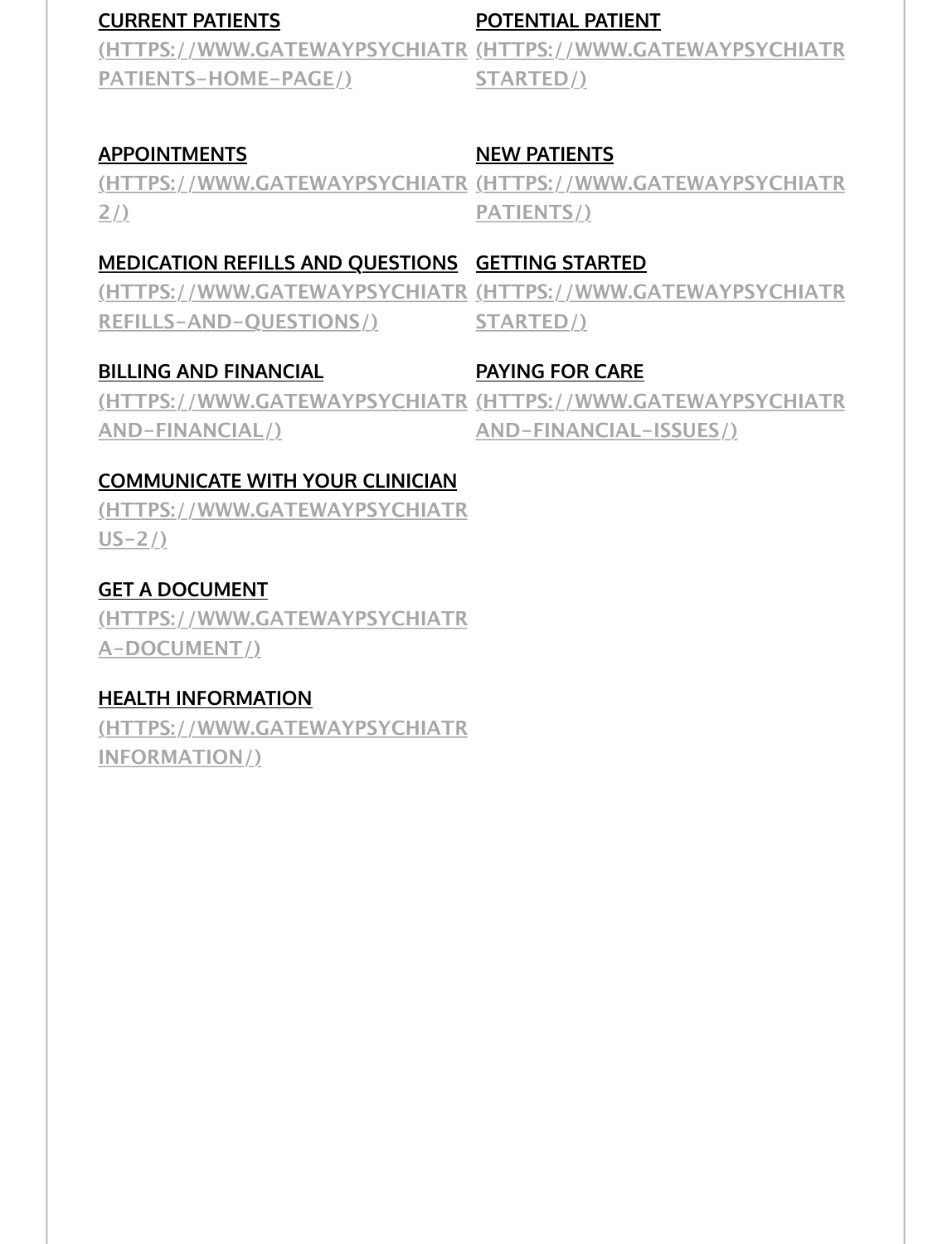#### **[CLINICIAN](https://www.gatewaypsychiatric.com/collaborate/)**

#### **LAWYER**

<u>[\(HTTPS://WWW.GATEWAYPSYCHIATR](https://www.gatewaypsychiatric.com/information-for-lawyers-or-attorneys/)\_(HTTPS://WWW.GATEWAYPSYCHIATR\_</u>\_\_\_\_\_\_\_\_\_\_\_\_\_\_\_\_\_\_\_\_ **FOR-LAWYERS-OR-ATTORNEYS/)**

#### **[REFER A PATIENT](https://www.gatewaypsychiatric.com/collaborate/)**

<u>(HTTPS://WWW.GATEWAYPSYCHIATR\_**CONTACT US**</u>

#### **CONTACT US**

**(HTTPS://WWW.GATEWAYPSYCHIATRI[C.COM/CONTACT-](https://www.gatewaypsychiatric.com/information-for-lawyers-or-attorneys/)A-CLINICIAN/) OFFICE-2/)**

#### **INFORMATION**

(HTTPS://WWW.GATEWAYPSYCHIATR **FOR-LAWYERS-OR-ATTORNEYS/)**

**(HTTPS://WWW.GATEWAYPSYCHIATR** 

#### **GET A DOCUMENT**

**[\(HTTPS://WWW.GATEWAYPSYCHIATRI](https://www.gatewaypsychiatric.com/get-a-document-hp/)C.COM/GET-A-DOCUMENT-HP/)**

# [FACEBOOK](https://www.facebook.com/GatewayPsychiatric)

(HT[TPS://WWW.FACEBOOK.COM/GATEWAYPSYCHIAT](https://twitter.com/GPsychiatric)RIC)

# [TWITTER \(HTTPS://TWITTER.COM/GPSYCHIATRIC\)](https://plus.google.com/+GatewayClinicSanFrancisco)

# GOOGLE +

(H[TTPS://PLUS.GOOGLE.COM/+GATEWAYCLINICSANFRANC](https://www.gatewaypsychiatric.com/sitemap/)ISCO)

# SITEMAP

(HTTPS://WWW.GATEWAYPSYCHIATRIC.COM/SITEMAP/)

[SITEMAP \(HTTPS://WWW.GATEWAYPSYCHIATRIC.COM/SITEMAP/\)](https://www.facebook.com/GatewayPsychiatric)

6 (https:/[/www.facebook.com/GatewayPsy](https://twitter.com/GPsychiatric)chiatric)

[\(https://twitter.com/GPsychiatric\)](https://plus.google.com/+GatewayClinicSanFrancisco) #

(https://plus.google.com/+GatewayClinicSanFrancisco)